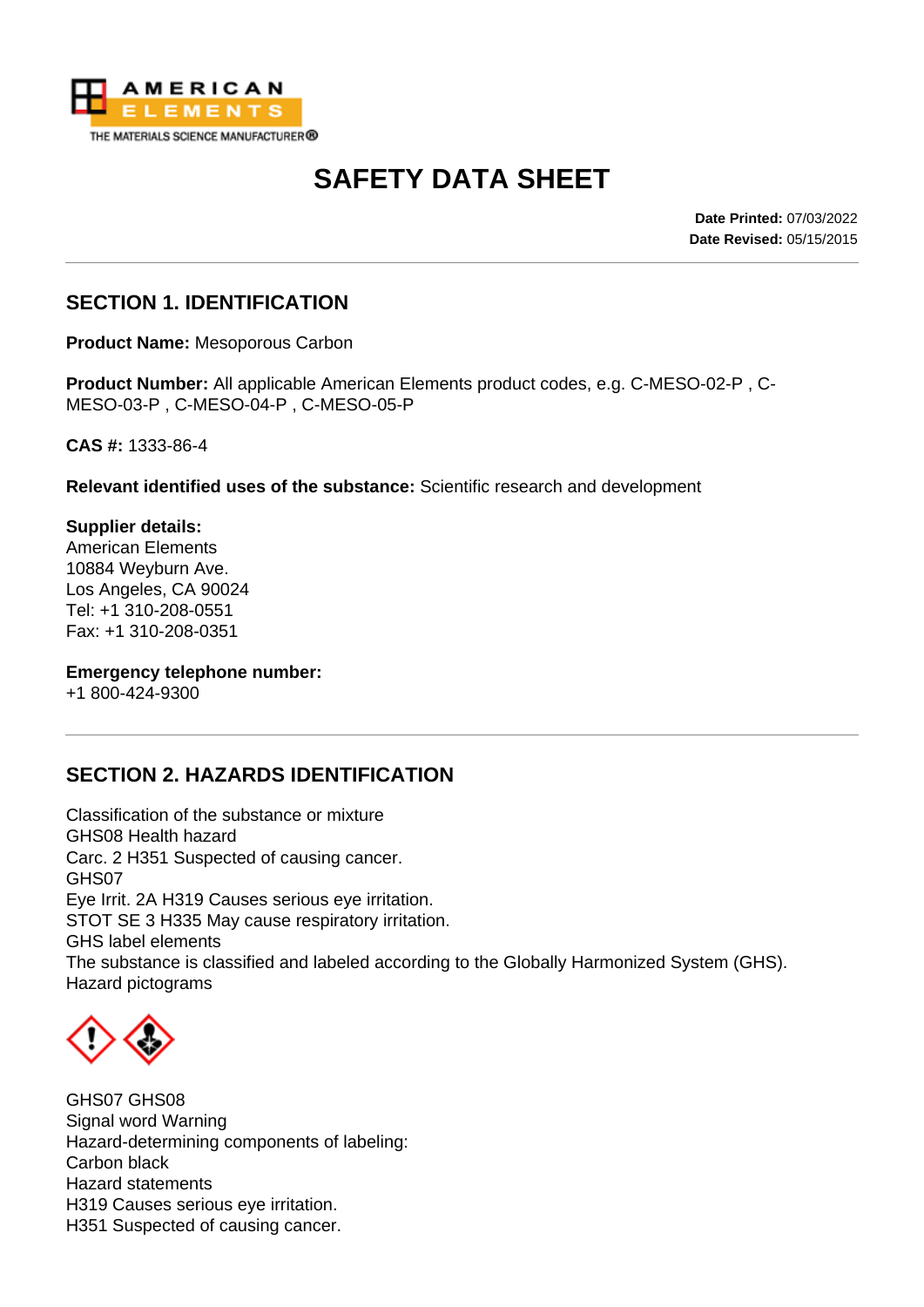H335 May cause respiratory irritation. Precautionary statements P262 Do not get in eyes, on skin, or on clothing. P280 Wear protective gloves/protective clothing/eye protection/face protection. P305+P351+P338 If in eyes: Rinse cautiously with water for several minutes. Remove contact lenses, if present and easy to do. Continue rinsing. P304+P340 IF INHALED: Remove person to fresh air and keep comfortable for breathing. P403+P233 Store in a well-ventilated place. Keep container tightly closed. P501 Dispose of contents/container in accordance with local/regional/national/international regulations. Classification system: NFPA ratings (scale 0 - 4)  $Health = 1$  $Fire = 0$  $Reactivity = 0$ HMIS-ratings (scale 0 - 4) Health  $=$   $*1$  $Fire = 0$  $Reactivity = 0$ Other hazards Results of PBT and vPvB assessment PBT: N/A vPvB: N/A

#### **SECTION 3. COMPOSITION/INFORMATION ON INGREDIENTS**

**Substances** CAS # / Substance Name 1333-86-4 Carbon black Identification number(s) EC number: 231-153-3

#### **SECTION 4. FIRST AID MEASURES**

Description of first aid measures

If inhaled: Supply fresh air; consult doctor in case of complaints.

In case of skin contact: Immediately rinse with water.

In case of eye contact:

Rinse opened eye for several minutes under running water. If symptoms persist, consult a doctor. If swallowed: If symptoms persist consult doctor.

Information for doctor:

Most important symptoms and effects, both acute and delayed:

No data available

Indication of any immediate medical attention and special treatment needed No data available

#### **SECTION 5. FIREFIGHTING MEASURES**

Extinguishing media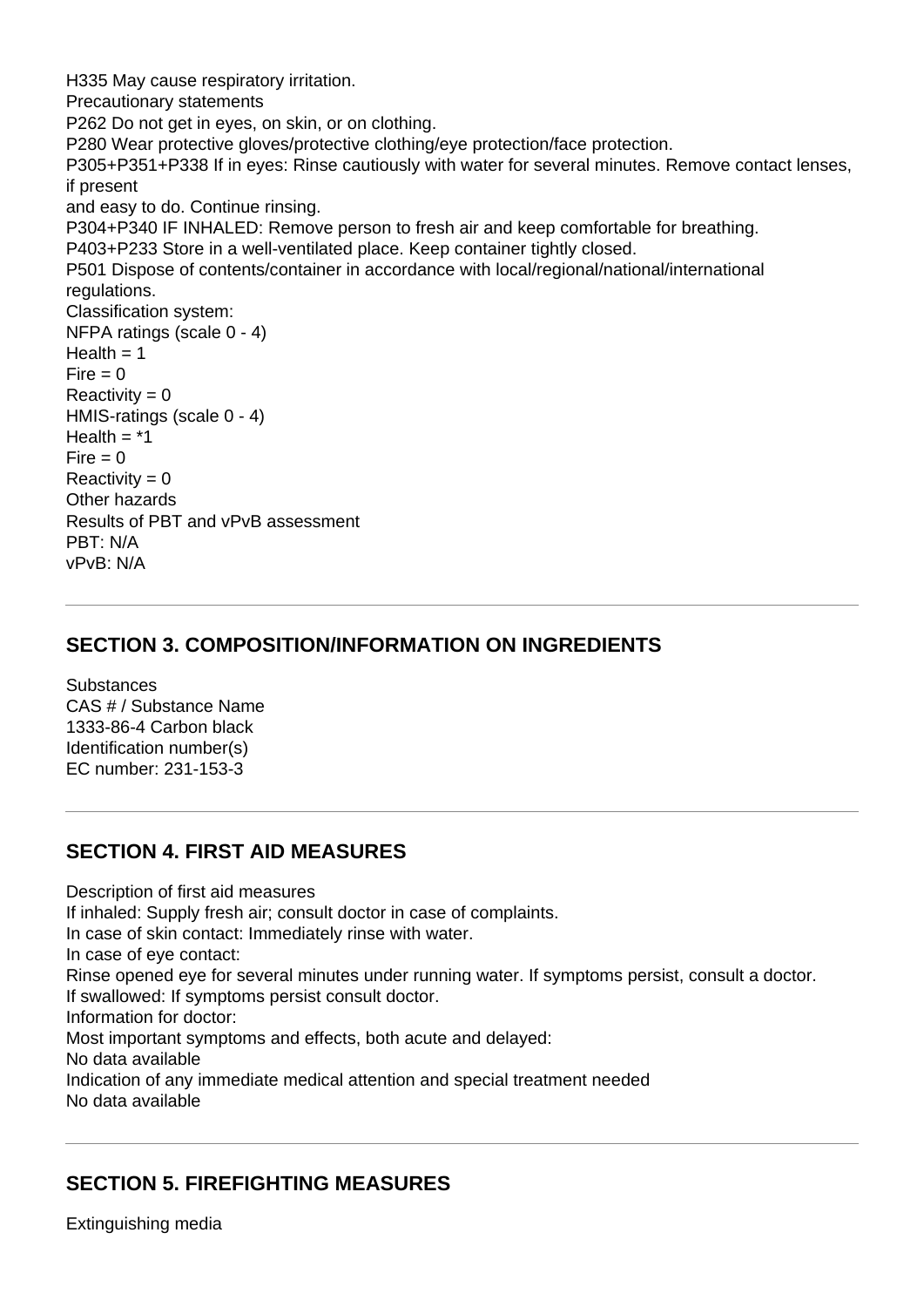Suitable extinguishing agents: CO2, extinguishing powder or water spray. Fight larger fires with water spray or alcohol resistant foam. Special hazards arising from the substance or mixture No data available Advice for firefighters Protective equipment: No special measures required.

## **SECTION 6. ACCIDENTAL RELEASE MEASURES**

Personal precautions, protective equipment and emergency procedures Not required.

Environmental precautions: Not required.

Methods and materials for containment and cleanup:

Dispose of contaminated material as waste according to item 13.

Ensure adequate ventilation.

Reference to other sections

See Section 7 for information on safe handling.

See Section 8 for information on personal protection equipment.

See Section 13 for disposal information.

# **SECTION 7. HANDLING AND STORAGE**

Handling:

Precautions for safe handling No special precautions are necessary if used correctly. Information about protection against explosions and fires: No special measures required. Conditions for safe storage, including any incompatibilities:

Requirements to be met by storerooms and receptacles: No special requirements.

Information about storage in one common storage facility: Not required.

Further information about storage conditions: Keep receptacle tightly sealed.

Specific end use(s) No data available

# **SECTION 8. EXPOSURE CONTROLS/PERSONAL PROTECTION**

Additional information about design of technical systems: No further data; see item 7. Control parameters Components with limit values that require monitoring at the workplace: 1333-86-4 Carbon black

PEL Long-term value: 3.5 mg/m<sup>3</sup>

REL Long-term value:  $3.5^*$  mg/m<sup>3</sup> \*0.1 in presence of PAHs;See Pocket Guide Apps.A+C

TLV Long-term value:  $3*$  mg/m<sup>3</sup> \*inhalable fraction Additional information: The lists that were valid during the creation were used as basis. Exposure controls Personal protective equipment: General protective and hygienic measures: Keep away from foodstuffs, beverages and feed. Immediately remove all soiled and contaminated clothing. Wash hands before breaks and at the end of work. Avoid contact with the eyes.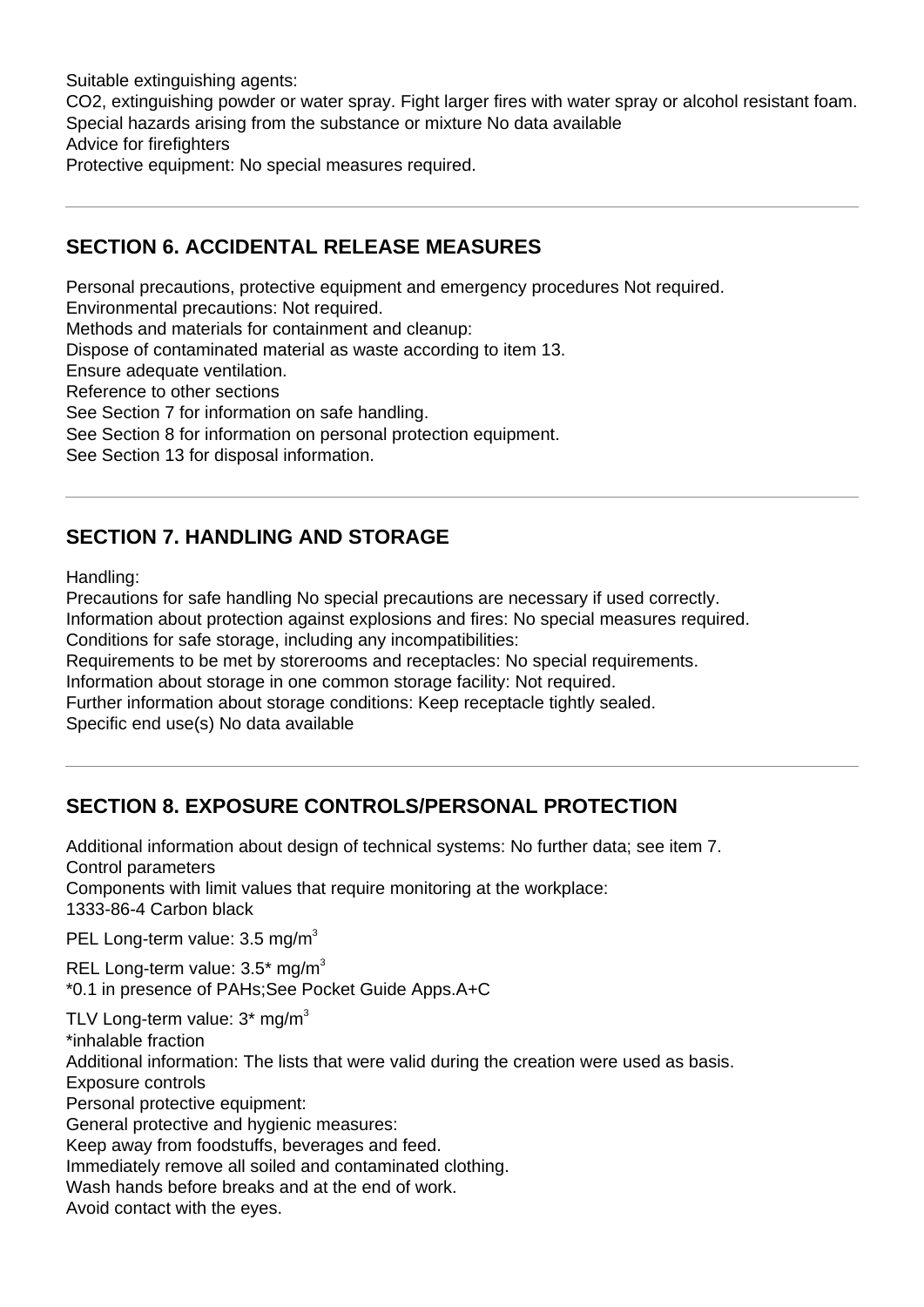Avoid contact with the eyes and skin. Breathing equipment: In case of brief exposure or low pollution use respiratory filter device. In case of intensive or longer exposure use respiratory protective device that is independent of circulating air. Protection of hands: Protective gloves The glove material has to be impermeable and resistant to the product/ the substance/ the preparation. Due to missing tests no recommendation to the glove material can be given for the product/ the preparation/ the chemical mixture. Selection of the glove material on consideration of the penetration times, rates of diffusion and the degradation Material of gloves The selection of the suitable gloves does not only depend on the material, but also on further marks of quality and varies from manufacturer to manufacturer. Penetration time of glove material The exact break through time has to be found out by the manufacturer of the protective gloves and has to be observed. Eye protection:

Tightly sealed goggles

# **SECTION 9. PHYSICAL AND CHEMICAL PROPERTIES**

Information on basic physical and chemical properties Appearance: Form: Powder Color: Black Odor: Odorless Odor threshold: No data available. pH at 20 °C (68 °F): <7 Melting point/Melting range: 3652-3697 (subl °C (6606-6687 (subl °F) Boiling point/Boiling range: 4200 °C (7592 °F) Flash point: N/A Flammability (solid, gas): Product is not flammable. Ignition temperature: Decomposition temperature: No data available. Autoignition: No data available. Danger of explosion: Product does not present an explosion hazard. Explosion limits: Lower: No data available. Upper: No data available. Vapor pressure: 1mm (3586 hPa (1mm (2690 mm Hg) Density at 20 °C (68 °F): bulk 0.21g/ g/cm<sup>3</sup> (bulk 1.752g/ lbs/gal) Bulk density at 20 °C (68 °F): 20-200 kg/m<sup>3</sup> Relative density No data available. Vapor density N/A Evaporation rate N/A

Solubility in / Miscibility with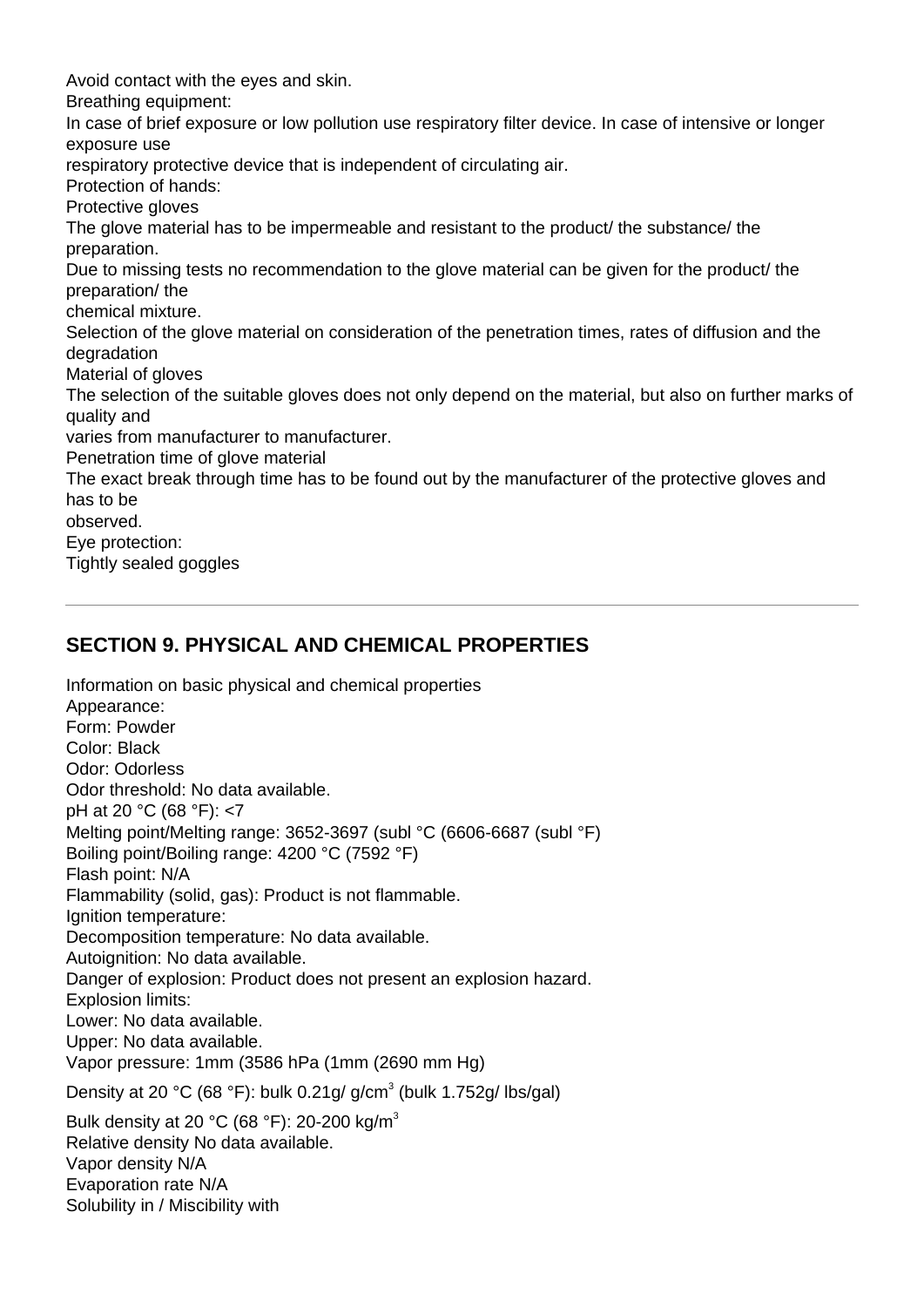Water: Insoluble. Partition coefficient (n-octanol/water): No data available. Viscosity: Dynamic: N/A Kinematic: N/A Solvent content: Organic solvents: 0.0 % VOC content: 0.0 g/l / 0.00 lb/gl Solids content: 100.0 % Other information No data available

# **SECTION 10. STABILITY AND REACTIVITY**

Reactivity No data available Chemical stability Thermal decomposition / conditions to be avoided: No decomposition if used according to specifications. Possibility of hazardous reactions No dangerous reactions known. Conditions to avoid No data available Incompatible materials: No data available Hazardous decomposition products: No dangerous decomposition products known.

# **SECTION 11. TOXICOLOGICAL INFORMATION**

Information on toxicological effects Acute toxicity: LD/LC50 values that are relevant for classification: 1333-86-4 Carbon black Oral LD50 10000 mg/kg (rat) Primary irritant effect: on the skin: No irritant effect. on the eye: Irritating effect. Sensitization: No sensitizing effects known. Additional toxicological information: Carcinogenic categories IARC (International Agency for Research on Cancer) 1333-86-4 Carbon black 2B NTP (National Toxicology Program) Substance is not listed. OSHA-Ca (Occupational Safety & Health Administration) Substance is not listed.

# **SECTION 12. ECOLOGICAL INFORMATION**

**Toxicity** 

Aquatic toxicity: No data available Persistence and degradability No data available Behavior in environmental systems: Bioaccumulative potential No data available Mobility in soil No data available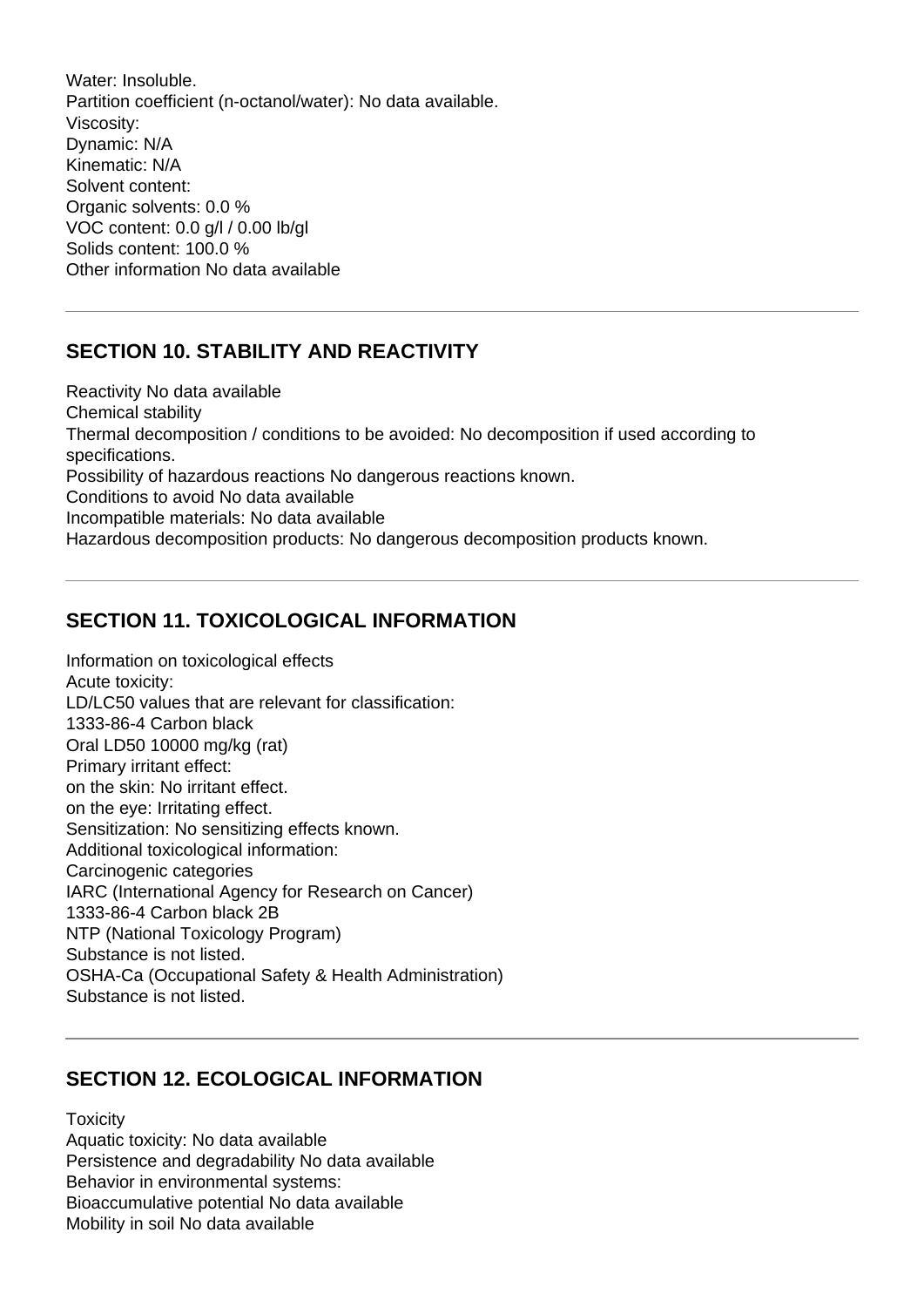Additional ecological information: Not known to be hazardous to water. Results of PBT and vPvB assessment PBT: N/A vPvB: N/A Other adverse effects No data available

# **SECTION 13. DISPOSAL CONSIDERATIONS**

Waste treatment methods Recommendation: Must not be disposed of together with household garbage. Do not allow product to enter drains, sewage systems, or other water courses system. Uncleaned packagings: Recommendation: Disposal must be made according to official regulations.

## **SECTION 14. TRANSPORT INFORMATION**

UN-Number DOT, ADN, IMDG, IATA not regulated UN proper shipping name DOT, ADN, IMDG, IATA not regulated Transport hazard class(es) DOT, ADN, IMDG, IATA Class not regulated Packing group DOT, IMDG, IATA not regulated Environmental hazards: Marine pollutant: No Special precautions for user N/A Transport in bulk according to Annex II of MARPOL73/78 and the IBC Code N/A UN "Model Regulation": not regulated

# **SECTION 15. REGULATORY INFORMATION**

Safety, health and environmental regulations/legislation specific for the substance or mixture Sara Section 355 (extremely hazardous substances): Substance is not listed. Section 313 (Specific toxic chemical listings): Substance is not listed. TSCA (Toxic Substances Control Act): Substance is listed. Proposition 65 Chemicals known to cause cancer: Substance is listed. Chemicals known to cause reproductive toxicity for females: Substance is not listed. Chemicals known to cause reproductive toxicity for males: Substance is not listed.